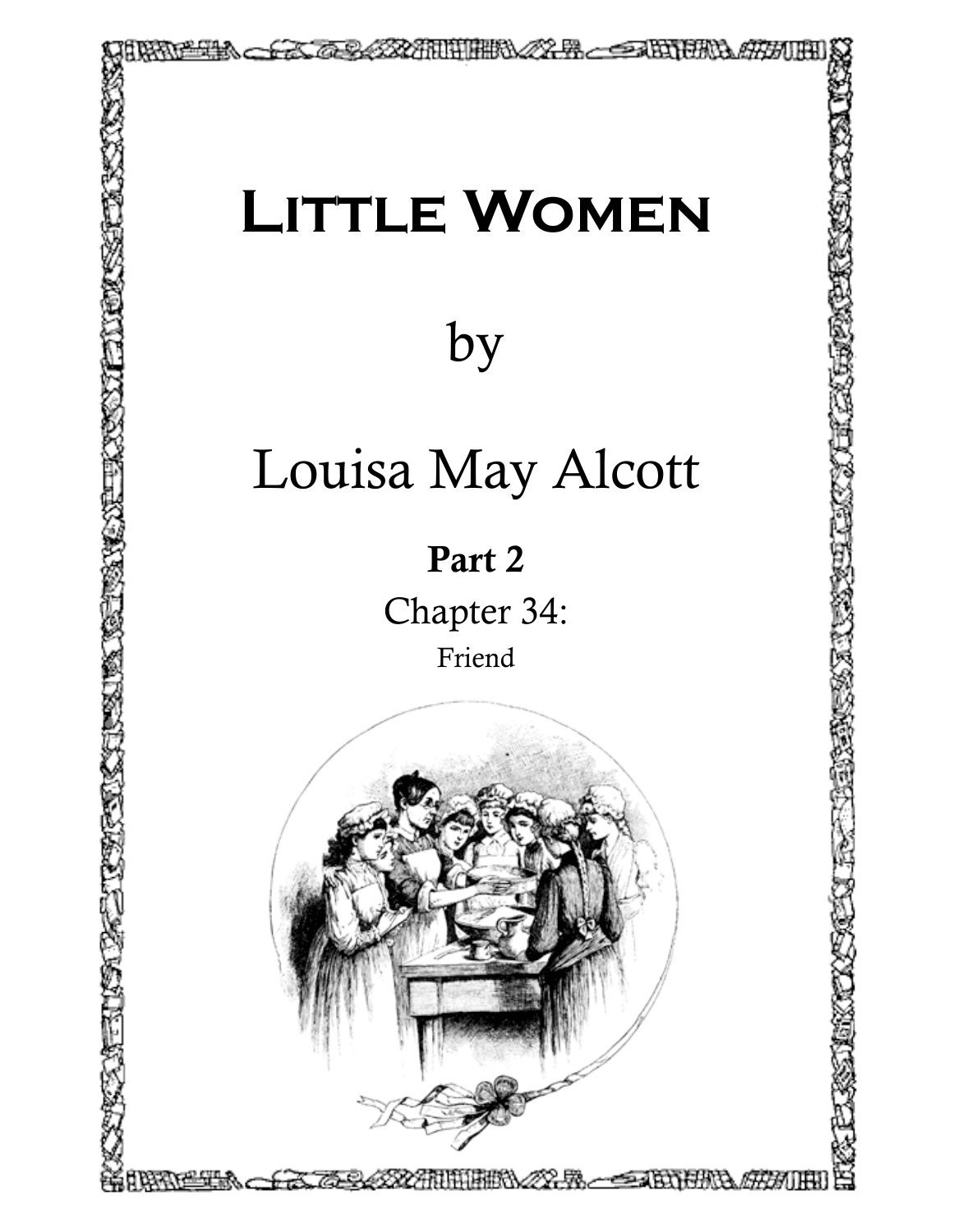Though very happy in the social atmosphere about her, and very busy with the daily work that earned her bread and made it sweeter for the effort, Jo still found time for literary labors. The purpose which now took possession of her was a natural one to a poor and ambitious girl, but the means she took to gain her end were not the best. She saw that money conferred power, money and power, therefore, she resolved to have, not to be used for herself alone, but for those whom she loved more than life. The dream of filling home with comforts, giving Beth everything she wanted, from strawberries in winter to an organ in her bedroom, going abroad herself, and always having more than enough, so that she might indulge in the luxury of charity, had been for years Jo's most cherished castle in the air.

The prize–story experience had seemed to open a way which might, after long traveling and much uphill work, lead to this delightful chateau en Espagne. But the novel disaster quenched her courage for a time, for public opinion is a giant which has frightened stouter–hearted Jacks on bigger beanstalks than hers. Like that immortal hero, she reposed awhile after the first attempt, which resulted in a tumble and the least lovely of the giant's treasures, if I remember rightly. But the 'up again and take another' spirit was as strong in Jo as in Jack, so she scrambled up on the shady side this time and got more booty, but nearly left behind her what was far more precious than the moneybags.

She took to writing sensation stories, for in those dark ages, even all– perfect America read rubbish. She told no one, but concocted a 'thrilling tale', and boldly carried it herself to Mr. Dashwood, editor of the Weekly Volcano. She had never read Sartor Resartus, but she had a womanly instinct that clothes possess an influence more powerful over many than the worth of character or the magic of manners. So she dressed herself in her best, and trying to persuade herself that she was neither excited nor nervous, bravely climbed two pairs of dark and dirty stairs to find herself in a disorderly room, a cloud of cigar smoke, and the presence of three gentlemen, sitting with their heels rather higher than their hats, which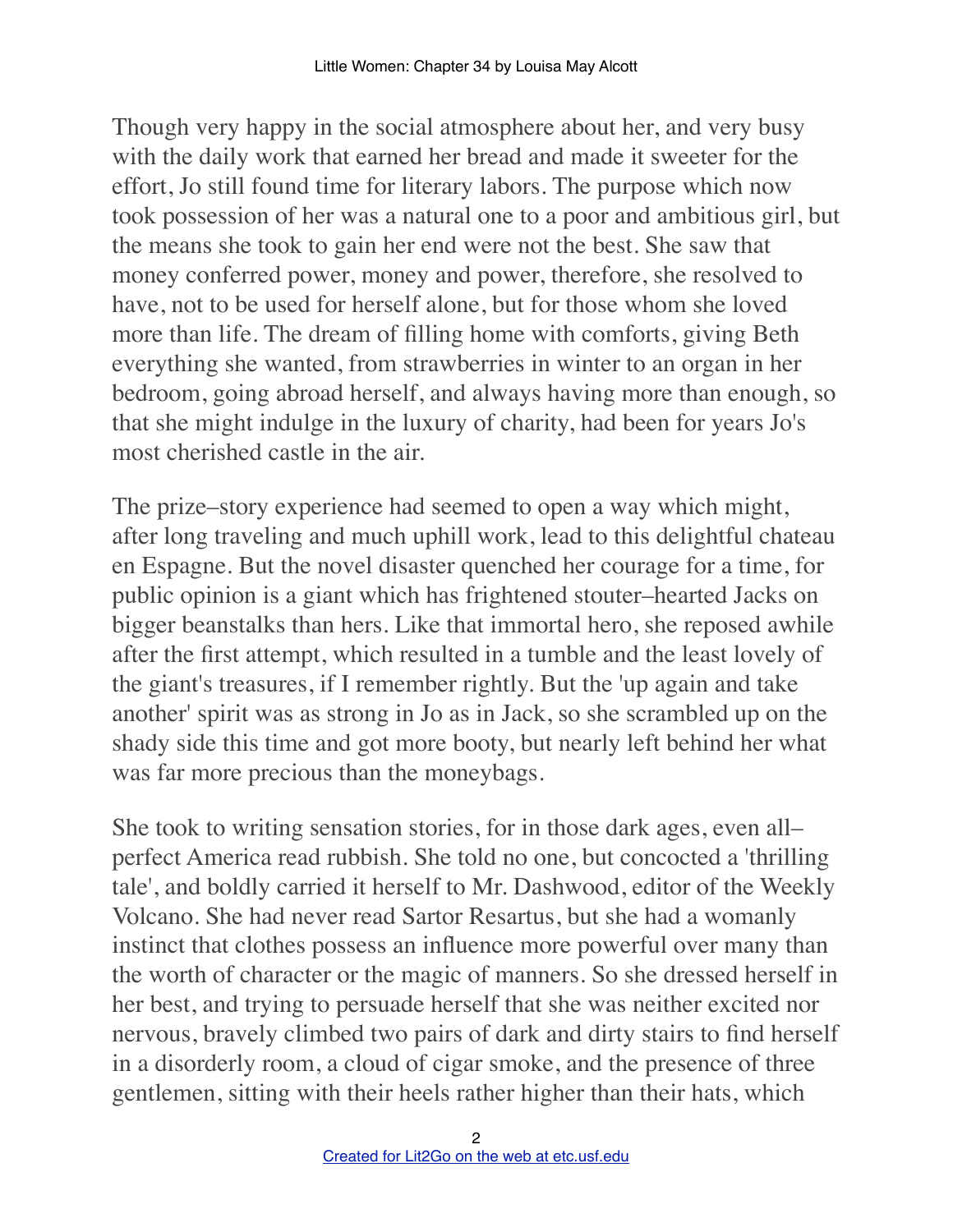articles of dress none of them took the trouble to remove on her appearance. Somewhat daunted by this reception, Jo hesitated on the threshold, murmuring in much embarrassment...

"Excuse me, I was looking for the Weekly Volcano office. I wished to see Mr. Dashwood."

Down went the highest pair of heels, up rose the smokiest gentleman, and carefully cherishing his cigar between his fingers, he advanced with a nod and a countenance expressive of nothing but sleep. Feeling that she must get through the matter somehow, Jo produced her manuscript and, blushing redder and redder with each sentence, blundered out fragments of the little speech carefully prepared for the occasion.

"A friend of mine desired me to offer—a story—just as an experiment would like your opinion––be glad to write more if this suits."

While she blushed and blundered, Mr. Dashwood had taken the manuscript, and was turning over the leaves with a pair of rather dirty fingers, and casting critical glances up and down the neat pages.

"Not a first attempt, I take it?" observing that the pages were numbered, covered only on one side, and not tied up with a ribbon––sure sign of a novice.

"No, sir. She has had some experience, and got a prize for a tale in the *Blarneystone Banner*."

"Oh, did she?" and Mr. Dashwood gave Jo a quick look, which seemed to take note of everything she had on, from the bow in her bonnet to the buttons on her boots. "Well, you can leave it, if you like. We've more of this sort of thing on hand than we know what to do with at present, but I'll run my eye over it, and give you an answer next week."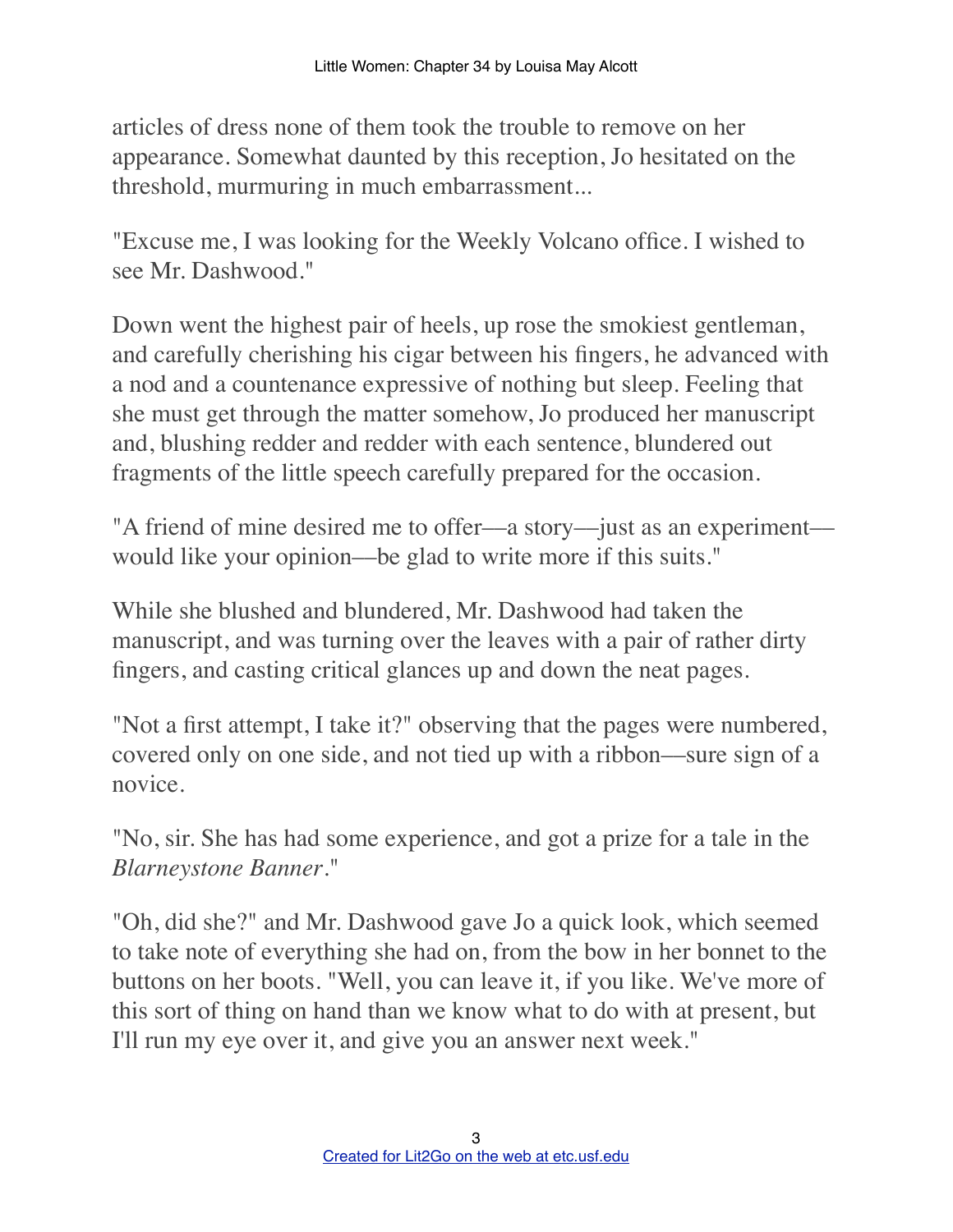Now, Jo did *not* like to leave it, for Mr. Dashwood didn't suit her at all, but, under the circumstances, there was nothing for her to do but bow and walk away, looking particularly tall and dignified, as she was apt to do when nettled or abashed. Just then she was both, for it was perfectly evident from the knowing glances exchanged among the gentlemen that her little fiction of 'my friend' was considered a good joke, and a laugh, produced by some inaudible remark of the editor, as he closed the door, completed her discomfiture. Half resolving never to return, she went home, and worked off her irritation by stitching pinafores vigorously, and in an hour or two was cool enough to laugh over the scene and long for next week.

When she went again, Mr. Dashwood was alone, whereat she rejoiced. Mr. Dashwood was much wider awake than before, which was agreeable, and Mr. Dashwood was not too deeply absorbed in a cigar to remember his manners, so the second interview was much more comfortable than the first.

"We'll take this (editors never say I), if you don't object to a few alterations. It's too long, but omitting the passages I've marked will make it just the right length," he said, in a businesslike tone.

Jo hardly knew her own MS. again, so crumpled and underscored were its pages and paragraphs, but feeling as a tender parent might on being asked to cut off her baby's legs in order that it might fit into a new cradle, she looked at the marked passages and was surprised to find that all the moral reflections––which she had carefully put in as ballast for much romance––had been stricken out.

"But, Sir, I thought every story should have some sort of a moral, so I took care to have a few of my sinners repent."

Mr. Dashwoods's editorial gravity relaxed into a smile, for Jo had forgotten her 'friend', and spoken as only an author could.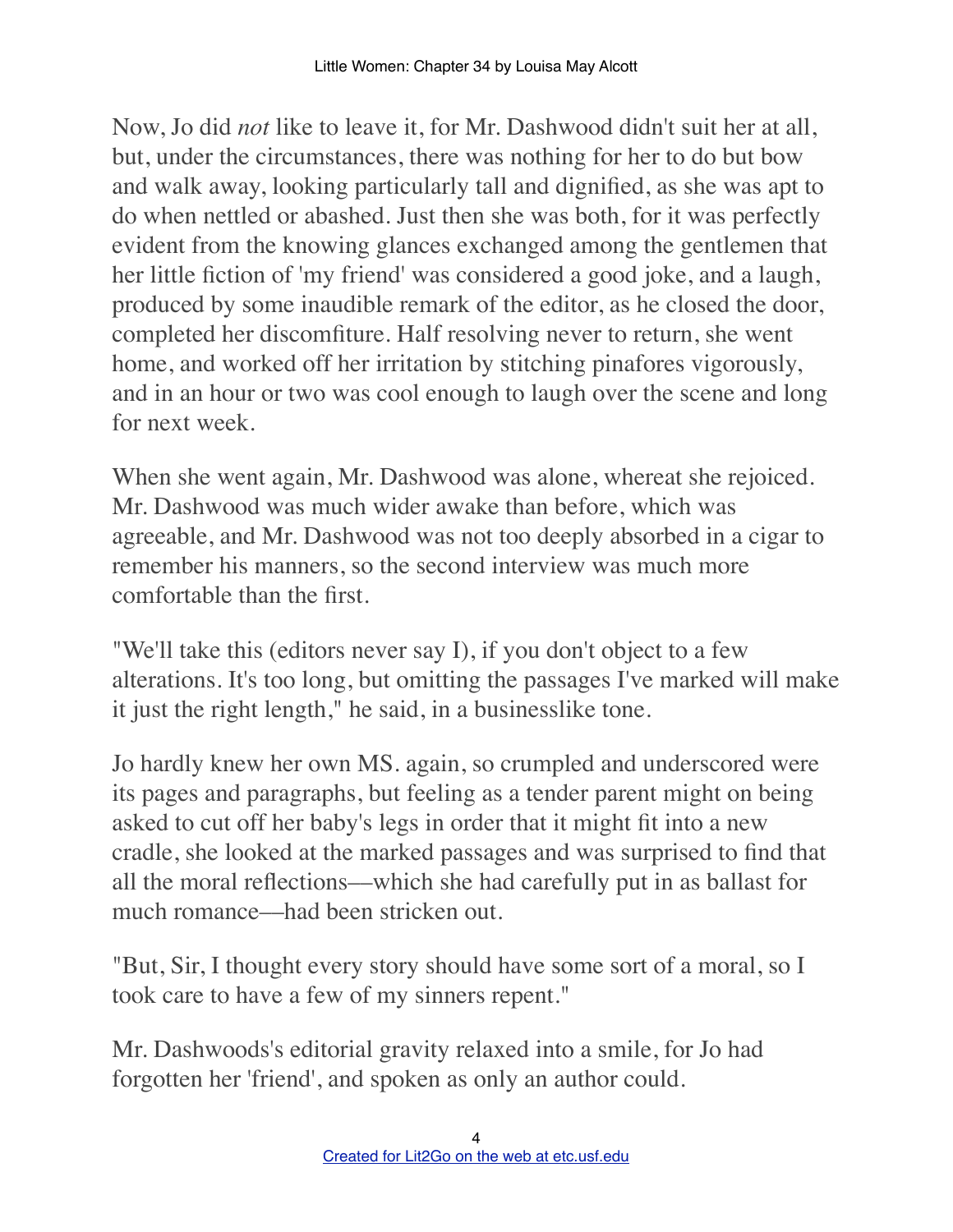"People want to be amused, not preached at, you know. Morals don't sell nowadays." Which was not quite a correct statement, by the way.

"You think it would do with these alterations, then?"

"Yes, it's a new plot, and pretty well worked up––language good, and so on," was Mr. Dashwood's affable reply.

"What do you––that is, what compensation––" began Jo, not exactly knowing how to express herself.

"Oh, yes, well, we give from twenty–five to thirty for things of this sort. Pay when it comes out," returned Mr. Dashwood, as if that point had escaped him. Such trifles do escape the editorial mind, it is said.

"Very well, you can have it," said Jo, handing back the story with a satisfied air, for after the dollar–a–column work, even twenty–five seemed good pay.

"Shall I tell my friend you will take another if she has one better than this?" asked Jo, unconscious of her little slip of the tongue, and emboldened by her success.

"Well, we'll look at it. Can't promise to take it. Tell her to make it short and spicy, and never mind the moral. What name would your friend like to put on it?" in a careless tone.

"None at all, if you please, she doesn't wish her name to appear and has no nom de plume," said Jo, blushing in spite of herself.

"Just as she likes, of course. The tale will be out next week. Will you call for the money, or shall I send it?" asked Mr. Dashwood, who felt a natural desire to know who his new contributor might be.

"I'll call. Good morning, Sir."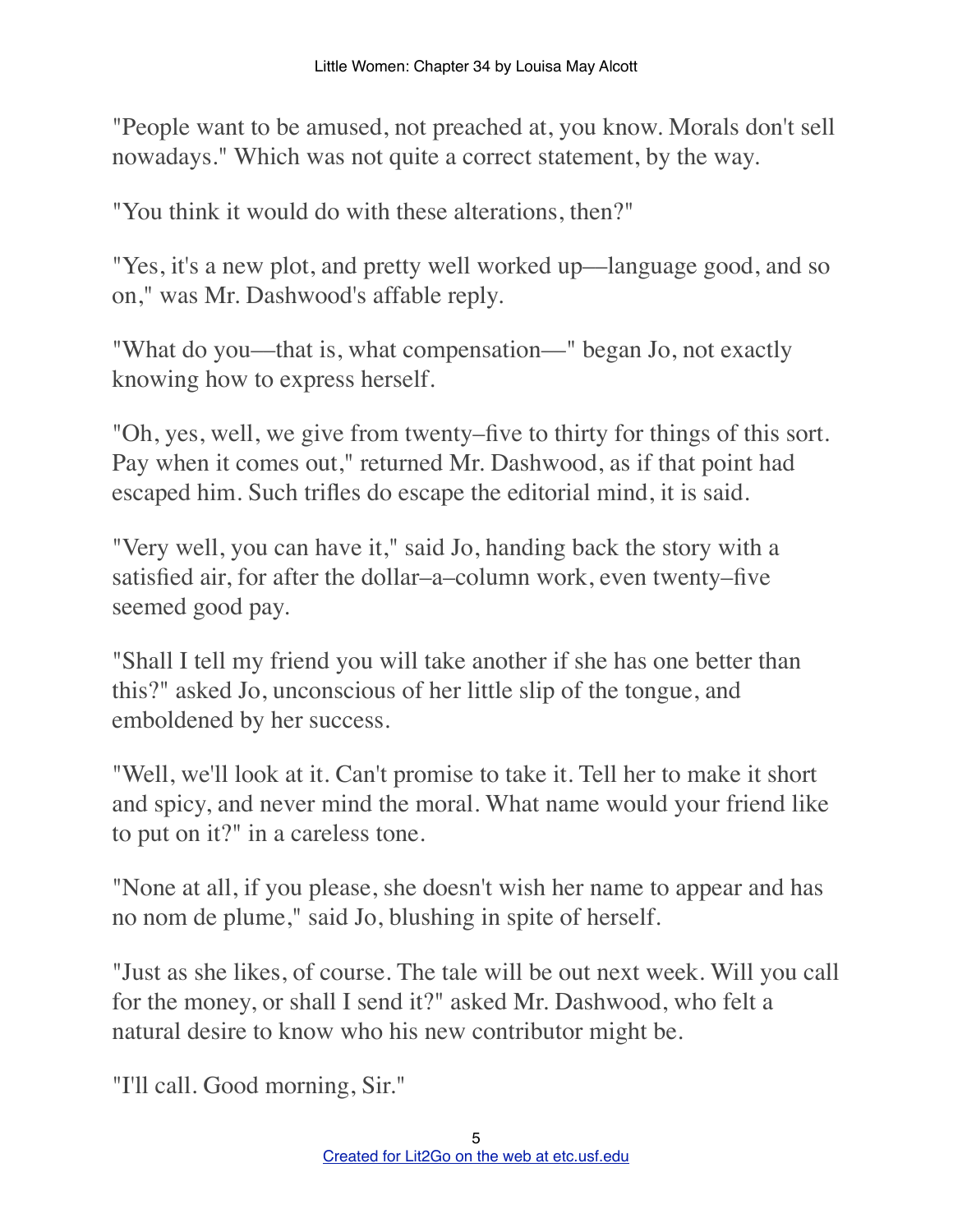As she departed, Mr. Dashwood put up his feet, with the graceful remark, "Poor and proud, as usual, but she'll do."

Following Mr. Dashwood's directions, and making Mrs. Northbury her model, Jo rashly took a plunge into the frothy sea of sensational literature, but thanks to the life preserver thrown her by a friend, she came up again not much the worse for her ducking.

Like most young scribblers, she went abroad for her characters and scenery, and banditti, counts, gypsies, nuns, and duchesses appeared upon her stage, and played their parts with as much accuracy and spirit as could be expected. Her readers were not particular about such trifles as grammar, punctuation, and probability, and Mr. Dashwood graciously permitted her to fill his columns at the lowest prices, not thinking it necessary to tell her that the real cause of his hospitality was the fact that one of his hacks, on being offered higher wages, had basely left him in the lurch.

She soon became interested in her work, for her emaciated purse grew stout, and the little hoard she was making to take Beth to the mountains next summer grew slowly but surely as the weeks passed. One thing disturbed her satisfaction, and that was that she did not tell them at home. She had a feeling that Father and Mother would not approve, and preferred to have her own way first, and beg pardon afterward. It was easy to keep her secret, for no name appeared with her stories. Mr. Dashwood had of course found it out very soon, but promised to be dumb, and for a wonder kept his word.

She thought it would do her no harm, for she sincerely meant to write nothing of which she would be ashamed, and quieted all pricks of conscience by anticipations of the happy minute when she should show her earnings and laugh over her well–kept secret.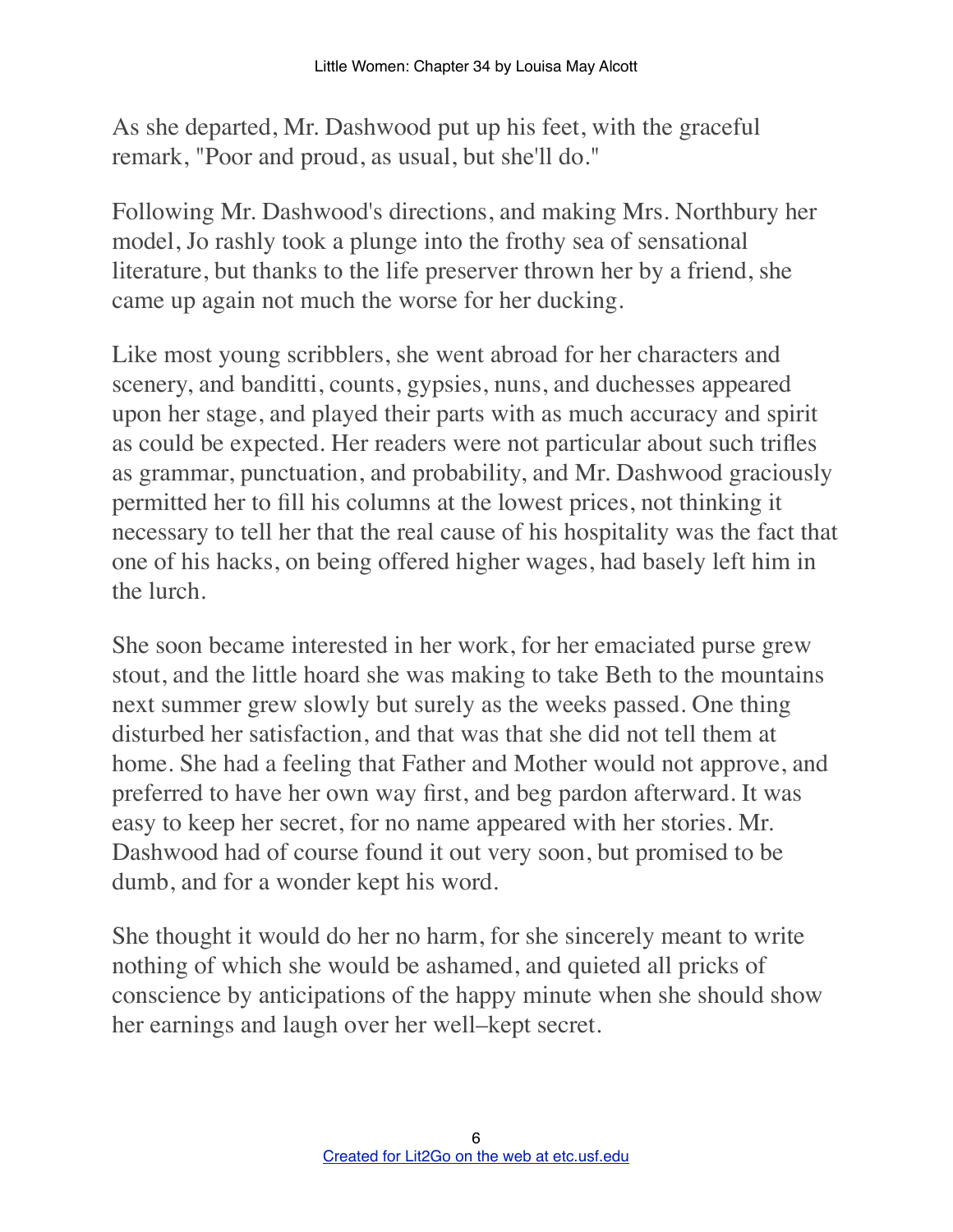But Mr. Dashwood rejected any but thrilling tales, and as thrills could not be produced except by harrowing up the souls of the readers, history and romance, land and sea, science and art, police records and lunatic asylums, had to be ransacked for the purpose. Jo soon found that her innocent experience had given her but few glimpses of the tragic world which underlies society, so regarding it in a business light, she set about supplying her deficiencies with characteristic energy. Eager to find material for stories, and bent on making them original in plot, if not masterly in execution, she searched newspapers for accidents, incidents, and crimes. She excited the suspicions of public librarians by asking for works on poisons. She studied faces in the street, and characters, good, bad, and indifferent, all about her. She delved in the dust of ancient times for facts or fictions so old that they were as good as new, and introduced herself to folly, sin, and misery, as well as her limited opportunities allowed. She thought she was prospering finely, but unconsciously she was beginning to desecrate some of the womanliest attributes of a woman's character. She was living in bad society, and imaginary though it was, its influence affected her, for she was feeding heart and fancy on dangerous and unsubstantial food, and was fast brushing the innocent bloom from her nature by a premature acquaintance with the darker side of life, which comes soon enough to all of us.

She was beginning to feel rather than see this, for much describing of other people's passions and feelings set her to studying and speculating about her own, a morbid amusement in which healthy young minds do not voluntarily indulge. Wrongdoing always brings its own punishment, and when Jo most needed hers, she got it.

I don't know whether the study of Shakespeare helped her to read character, or the natural instinct of a woman for what was honest, brave, and strong, but while endowing her imaginary heroes with every perfection under the sun, Jo was discovering a live hero, who interested her in spite of many human imperfections. Mr. Bhaer, in one of their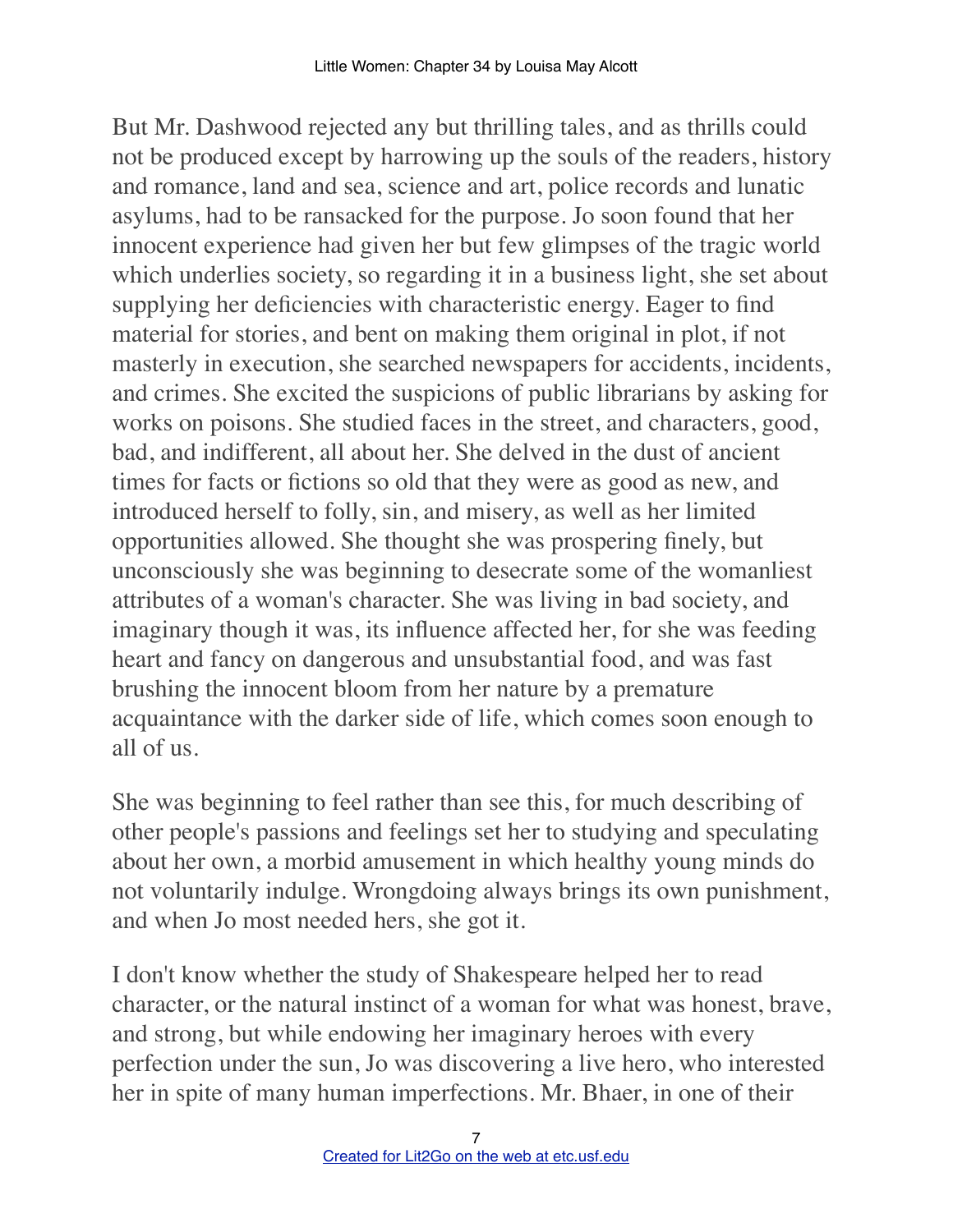conversations, had advised her to study simple, true, and lovely characters, wherever she found them, as good training for a writer. Jo took him at his word, for she coolly turned round and studied him––a proceeding which would have much surprised him, had he known it, for the worthy Professor was very humble in his own conceit.

Why everybody liked him was what puzzled Jo, at first. He was neither rich nor great, young nor handsome, in no respect what is called fascinating, imposing, or brilliant, and yet he was as attractive as a genial fire, and people seemed to gather about him as naturally as about a warm hearth. He was poor, yet always appeared to be giving something away; a stranger, yet everyone was his friend; no longer young, but as happy–hearted as a boy; plain and peculiar, yet his face looked beautiful to many, and his oddities were freely forgiven for his sake. Jo often watched him, trying to discover the charm, and at last decided that it was benevolence which worked the miracle. If he had any sorrow, 'it sat with its head under its wing', and he turned only his sunny side to the world. There were lines upon his forehead, but Time seemed to have touched him gently, remembering how kind he was to others. The pleasant curves about his mouth were the memorials of many friendly words and cheery laughs, his eyes were never cold or hard, and his big hand had a warm, strong grasp that was more expressive than words.

His very clothes seemed to partake of the hospitable nature of the wearer. They looked as if they were at ease, and liked to make him comfortable. His capacious waistcoat was suggestive of a large heart underneath. His rusty coat had a social air, and the baggy pockets plainly proved that little hands often went in empty and came out full. His very boots were benevolent, and his collars never stiff and raspy like other people's.

"That's it!" said Jo to herself, when she at length discovered that genuine good will toward one's fellow men could beautify and dignify even a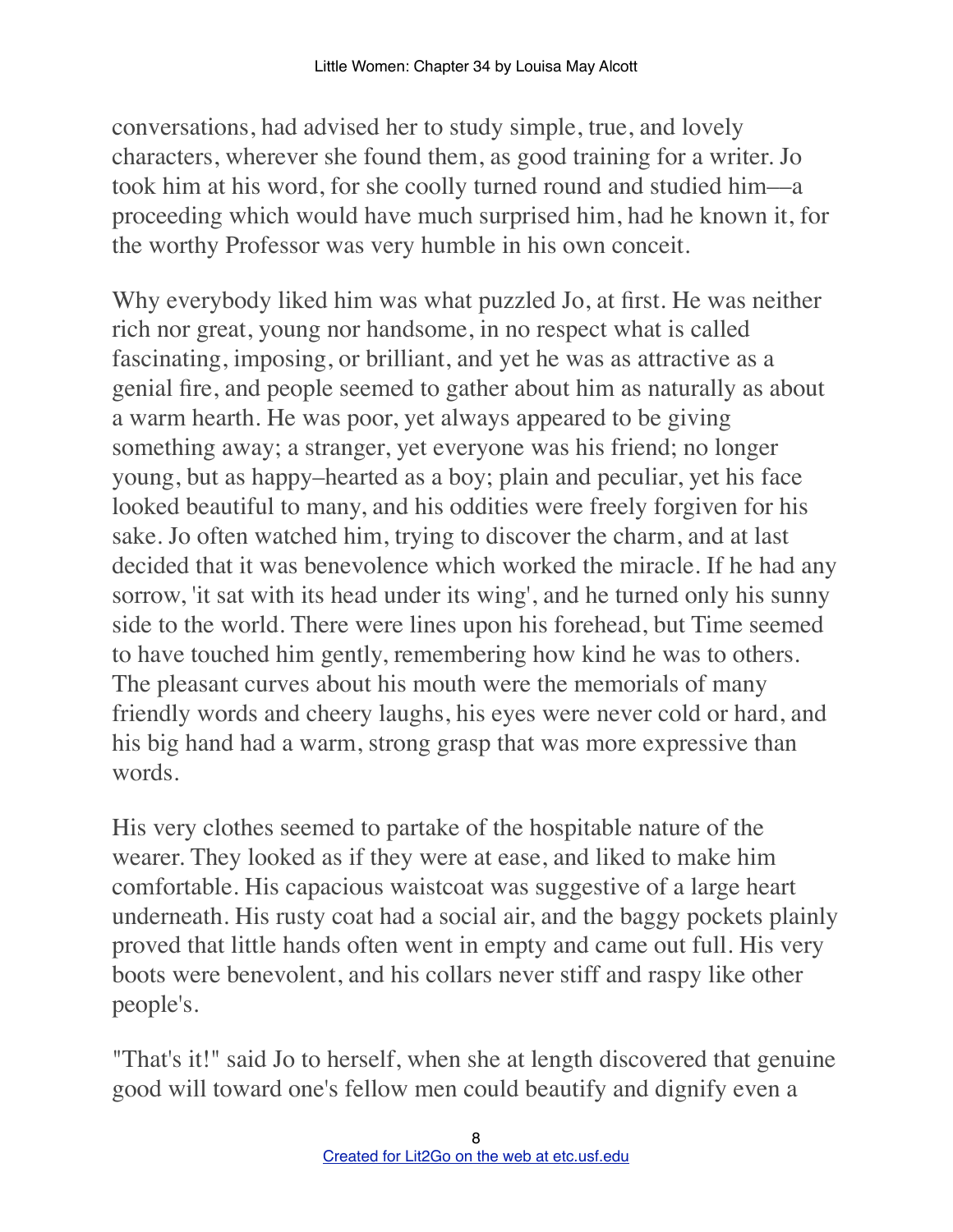stout German teacher, who shoveled in his dinner, darned his own socks, and was burdened with the name of Bhaer.

Jo valued goodness highly, but she also possessed a most feminine respect for intellect, and a little discovery which she made about the Professor added much to her regard for him. He never spoke of himself, and no one ever knew that in his native city he had been a man much honored and esteemed for learning and integrity, till a countryman came to see him. He never spoke of himself, and in a conversation with Miss Norton divulged the pleasing fact. From her Jo learned it, and liked it all the better because Mr. Bhaer had never told it. She felt proud to know that he was an honored Professor in Berlin, though only a poor language–master in America, and his homely, hard–working life was much beautified by the spice of romance which this discovery gave it. Another and a better gift than intellect was shown her in a most unexpected manner. Miss Norton had the entree into most society, which Jo would have had no chance of seeing but for her. The solitary woman felt an interest in the ambitious girl, and kindly conferred many favors of this sort both on Jo and the Professor. She took them with her one night to a select symposium, held in honor of several celebrities.

Jo went prepared to bow down and adore the mighty ones whom she had worshiped with youthful enthusiasm afar off. But her reverence for genius received a severe shock that night, and it took her some time to recover from the discovery that the great creatures were only men and women after all. Imagine her dismay, on stealing a glance of timid admiration at the poet whose lines suggested an ethereal being fed on 'spirit, fire, and dew', to behold him devouring his supper with an ardor which flushed his intellectual countenance. Turning as from a fallen idol, she made other discoveries which rapidly dispelled her romantic illusions. The great novelist vibrated between two decanters with the regularity of a pendulum; the famous divine flirted openly with one of the Madame de Staels of the age, who looked daggers at another Corinne, who was amiably satirizing her, after outmaneuvering her in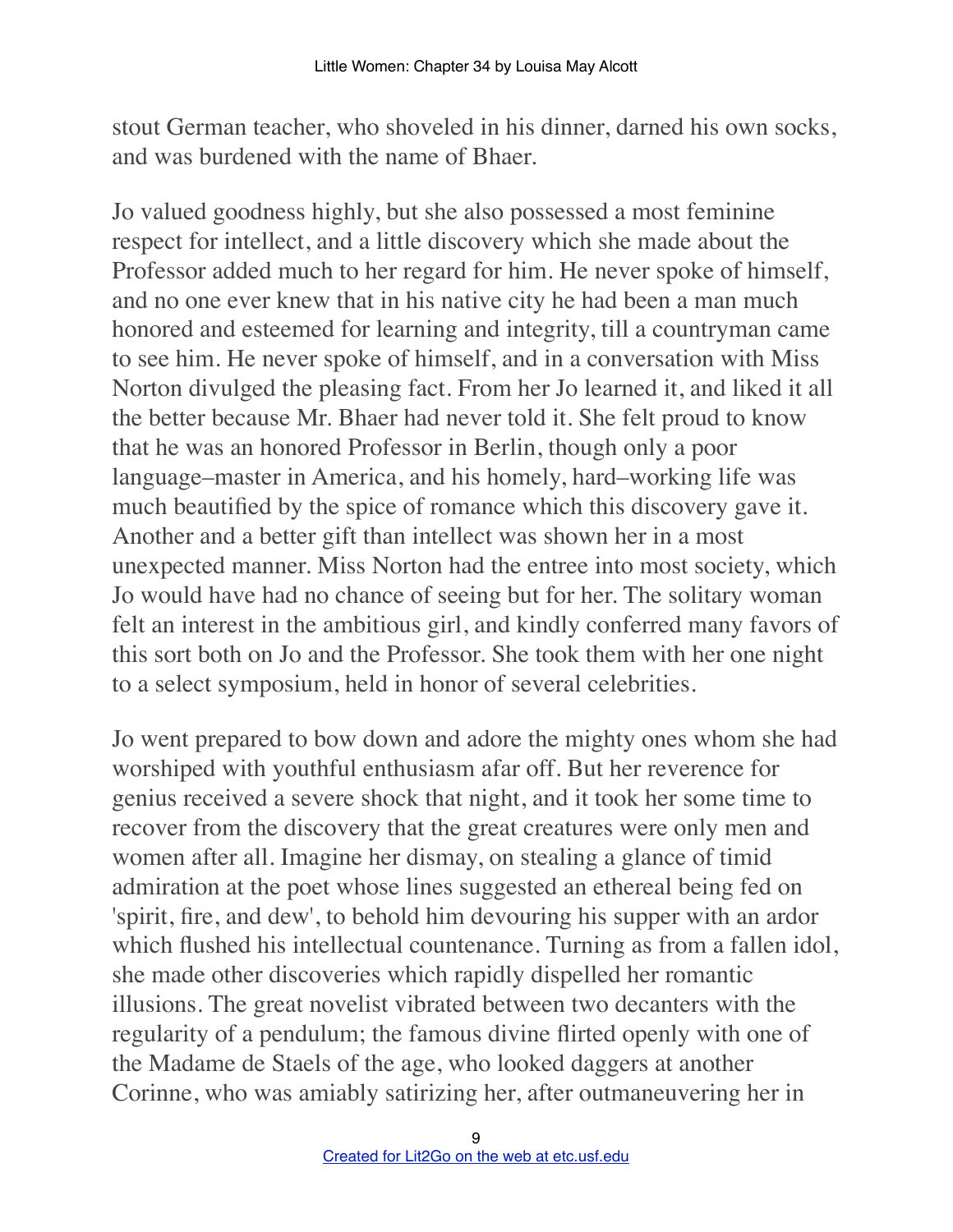efforts to absorb the profound philosopher, who imbibed tea Johnsonianly and appeared to slumber, the loquacity of the lady rendering speech impossible. The scientific celebrities, forgetting their mollusks and glacial periods, gossiped about art, while devoting themselves to oysters and ices with characteristic energy; the young musician, who was charming the city like a second Orpheus, talked horses; and the specimen of the British nobility present happened to be the most ordinary man of the party.

Before the evening was half over, Jo felt so completely disillusioned, that she sat down in a corner to recover herself. Mr. Bhaer soon joined her, looking rather out of his element, and presently several of the philosophers, each mounted on his hobby, came ambling up to hold an intellectual tournament in the recess. The conversations were miles beyond Jo's comprehension, but she enjoyed it, though Kant and Hegel were unknown gods, the Subjective and Objective unintelligible terms, and the only thing 'evolved from her inner consciousness' was a bad headache after it was all over. It dawned upon her gradually that the world was being picked to pieces, and put together on new and, according to the talkers, on infinitely better principles than before, that religion was in a fair way to be reasoned into nothingness, and intellect was to be the only God. Jo knew nothing about philosophy or metaphysics of any sort, but a curious excitement, half pleasurable, half painful, came over her as she listened with a sense of being turned adrift into time and space, like a young balloon out on a holiday.

She looked round to see how the Professor liked it, and found him looking at her with the grimmest expression she had ever seen him wear. He shook his head and beckoned her to come away, but she was fascinated just then by the freedom of Speculative Philosophy, and kept her seat, trying to find out what the wise gentlemen intended to rely upon after they had annihilated all the old beliefs.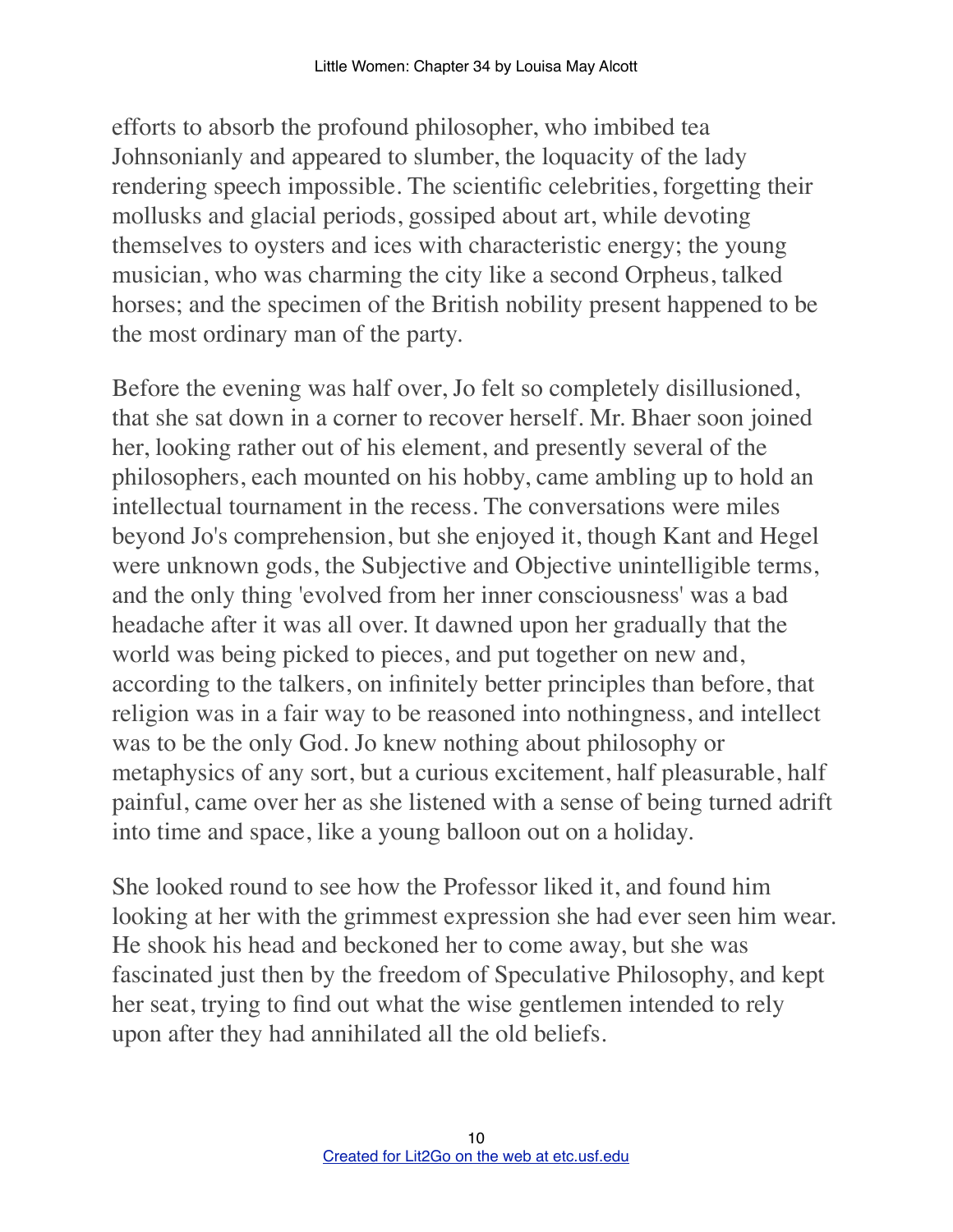Now, Mr. Bhaer was a diffident man and slow to offer his own opinions, not because they were unsettled, but too sincere and earnest to be lightly spoken. As he glanced from Jo to several other young people, attracted by the brilliancy of the philosophic pyrotechnics, he knit his brows and longed to speak, fearing that some inflammable young soul would be led astray by the rockets, to find when the display was over that they had only an empty stick or a scorched hand.

He bore it as long as he could, but when he was appealed to for an opinion, he blazed up with honest indignation and defended religion with all the eloquence of truth—an eloquence which made his broken English musical and his plain face beautiful. He had a hard fight, for the wise men argued well, but he didn't know when he was beaten and stood to his colors like a man. Somehow, as he talked, the world got right again to Jo. The old beliefs, that had lasted so long, seemed better than the new. God was not a blind force, and immortality was not a pretty fable, but a blessed fact. She felt as if she had solid ground under her feet again, and when Mr. Bhaer paused, outtalked but not one whit convinced, Jo wanted to clap her hands and thank him.

She did neither, but she remembered the scene, and gave the Professor her heartiest respect, for she knew it cost him an effort to speak out then and there, because his conscience would not let him be silent. She began to see that character is a better possession than money, rank, intellect, or beauty, and to feel that if greatness is what a wise man has defined it to be, 'truth, reverence, and good will', then her friend Friedrich Bhaer was not only good, but great.

This belief strengthened daily. She valued his esteem, she coveted his respect, she wanted to be worthy of his friendship, and just when the wish was sincerest, she came near to losing everything. It all grew out of a cocked hat, for one evening the Professor came in to give Jo her lesson with a paper soldier cap on his head, which Tina had put there and he had forgotten to take off.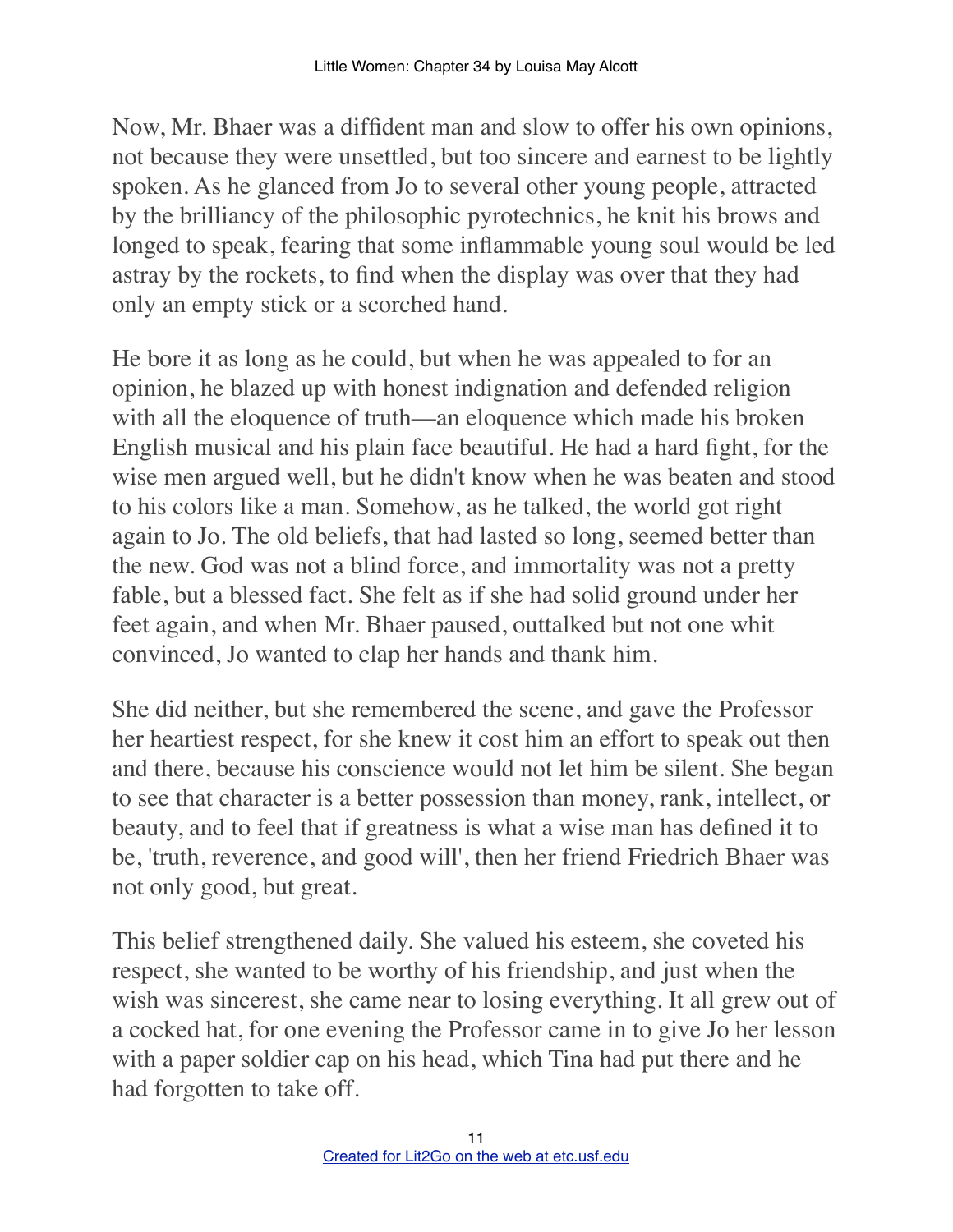"It's evident he doesn't look in his glass before coming down," thought Jo, with a smile, as he said "Goot efening," and sat soberly down, quite unconscious of the ludicrous contrast between his subject and his headgear, for he was going to read her the Death of Wallenstein.

She said nothing at first, for she liked to hear him laugh out his big, hearty laugh when anything funny happened, so she left him to discover it for himself, and presently forgot all about it, for to hear a German read Schiller is rather an absorbing occupation. After the reading came the lesson, which was a lively one, for Jo was in a gay mood that night, and the cocked hat kept her eyes dancing with merriment. The Professor didn't know what to make of her, and stopped at last to ask with an air of mild surprise that was irresistible. . .

"Mees Marsch, for what do you laugh in your master's face? Haf you no respect for me, that you go on so bad?"

"How can I be respectful, Sir, when you forget to take your hat off?" said Jo.

Lifting his hand to his head, the absent–minded Professor gravely felt and removed the little cocked hat, looked at it a minute, and then threw back his head and laughed like a merry bass viol.

"Ah! I see him now, it is that imp Tina who makes me a fool with my cap. Well, it is nothing, but see you, if this lesson goes not well, you too shall wear him."

But the lesson did not go at all for a few minutes because Mr. Bhaer caught sight of a picture on the hat, and unfolding it, said with great disgust, "I wish these papers did not come in the house. They are not for children to see, nor young people to read. It is not well, and I haf no patience with those who make this harm."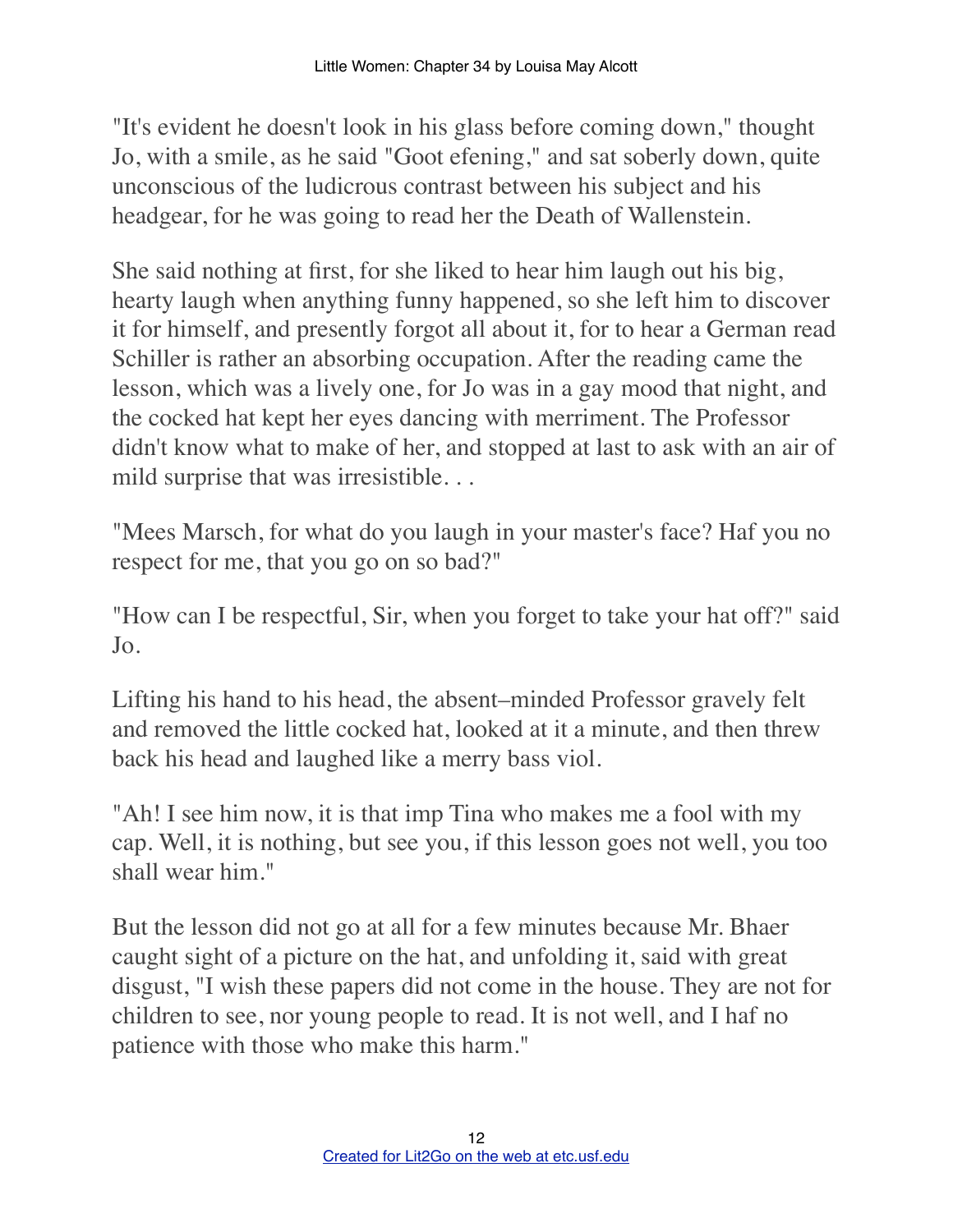Jo glanced at the sheet and saw a pleasing illustration composed of a lunatic, a corpse, a villain, and a viper. She did not like it, but the impulse that made her turn it over was not one of displeasure but fear, because for a minute she fancied the paper was the Volcano. It was not, however, and her panic subsided as she remembered that even if it had been and one of her own tales in it, there would have been no name to betray her. She had betrayed herself, however, by a look and a blush, for though an absent man, the Professor saw a good deal more than people fancied. He knew that Jo wrote, and had met her down among the newspaper offices more than once, but as she never spoke of it, he asked no questions in spite of a strong desire to see her work. Now it occurred to him that she was doing what she was ashamed to own, and it troubled him. He did not say to himself, "It is none of my business. I've no right to say anything," as many people would have done. He only remembered that she was young and poor, a girl far away from mother's love and father's care, and he was moved to help her with an impulse as quick and natural as that which would prompt him to put out his hand to save a baby from a puddle. All this flashed through his mind in a minute, but not a trace of it appeared in his face, and by the time the paper was turned, and Jo's needle threaded, he was ready to say quite naturally, but very gravely...

"Yes, you are right to put it from you. I do not think that good young girls should see such things. They are made pleasant to some, but I would more rather give my boys gunpowder to play with than this bad trash."

"All may not be bad, only silly, you know, and if there is a demand for it, I don't see any harm in supplying it. Many very respectable people make an honest living out of what are called sensation stories," said Jo, scratching gathers so energetically that a row of little slits followed her pin.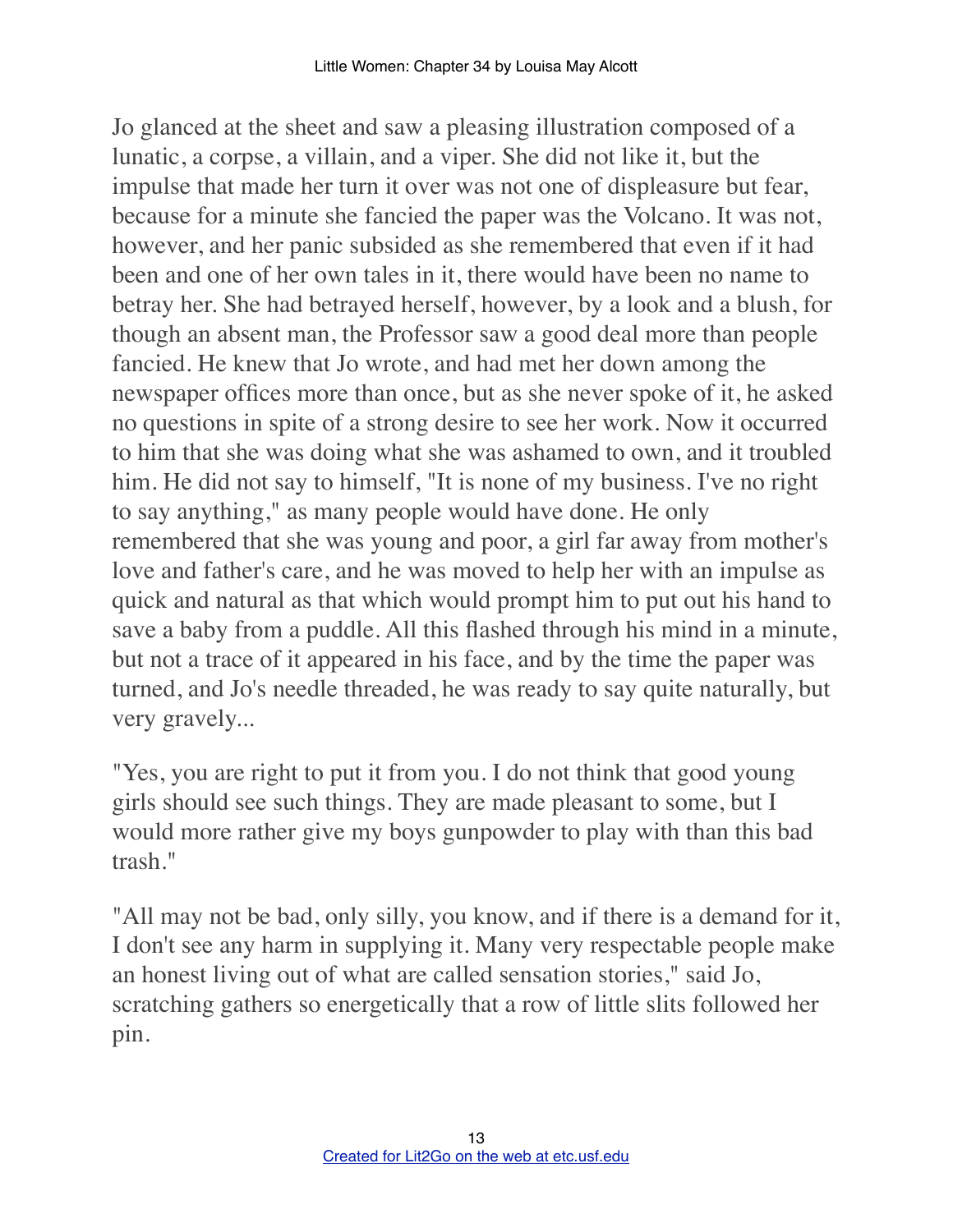"There is a demand for whisky, but I think you and I do not care to sell it. If the respectable people knew what harm they did, they would not feel that the living was honest. They haf no right to put poison in the sugarplum, and let the small ones eat it. No, they should think a little, and sweep mud in the street before they do this thing."

Mr. Bhaer spoke warmly, and walked to the fire, crumpling the paper in his hands. Jo sat still, looking as if the fire had come to her, for her cheeks burned long after the cocked hat had turned to smoke and gone harmlessly up the chimney.

"I should like much to send all the rest after him," muttered the Professor, coming back with a relieved air.

Jo thought what a blaze her pile of papers upstairs would make, and her hard–earned money lay rather heavily on her conscience at that minute. Then she thought consolingly to herself, "Mine are not like that, they are only silly, never bad, so I won't be worried," and taking up her book, she said, with a studious face, "Shall we go on, Sir? I'll be very good and proper now."

"I shall hope so," was all he said, but he meant more than she imagined, and the grave, kind look he gave her made her feel as if the words Weekly Volcano were printed in large type on her forehead.

As soon as she went to her room, she got out her papers, and carefully reread every one of her stories. Being a little shortsighted, Mr. Bhaer sometimes used eye glasses, and Jo had tried them once, smiling to see how they magnified the fine print of her book. Now she seemed to have on the Professor's mental or moral spectacles also, for the faults of these poor stories glared at her dreadfully and filled her with dismay.

"They are trash, and will soon be worse trash if I go on, for each is more sensational than the last. I've gone blindly on, hurting myself and other people, for the sake of money. I know it's so, for I can't read this stuff in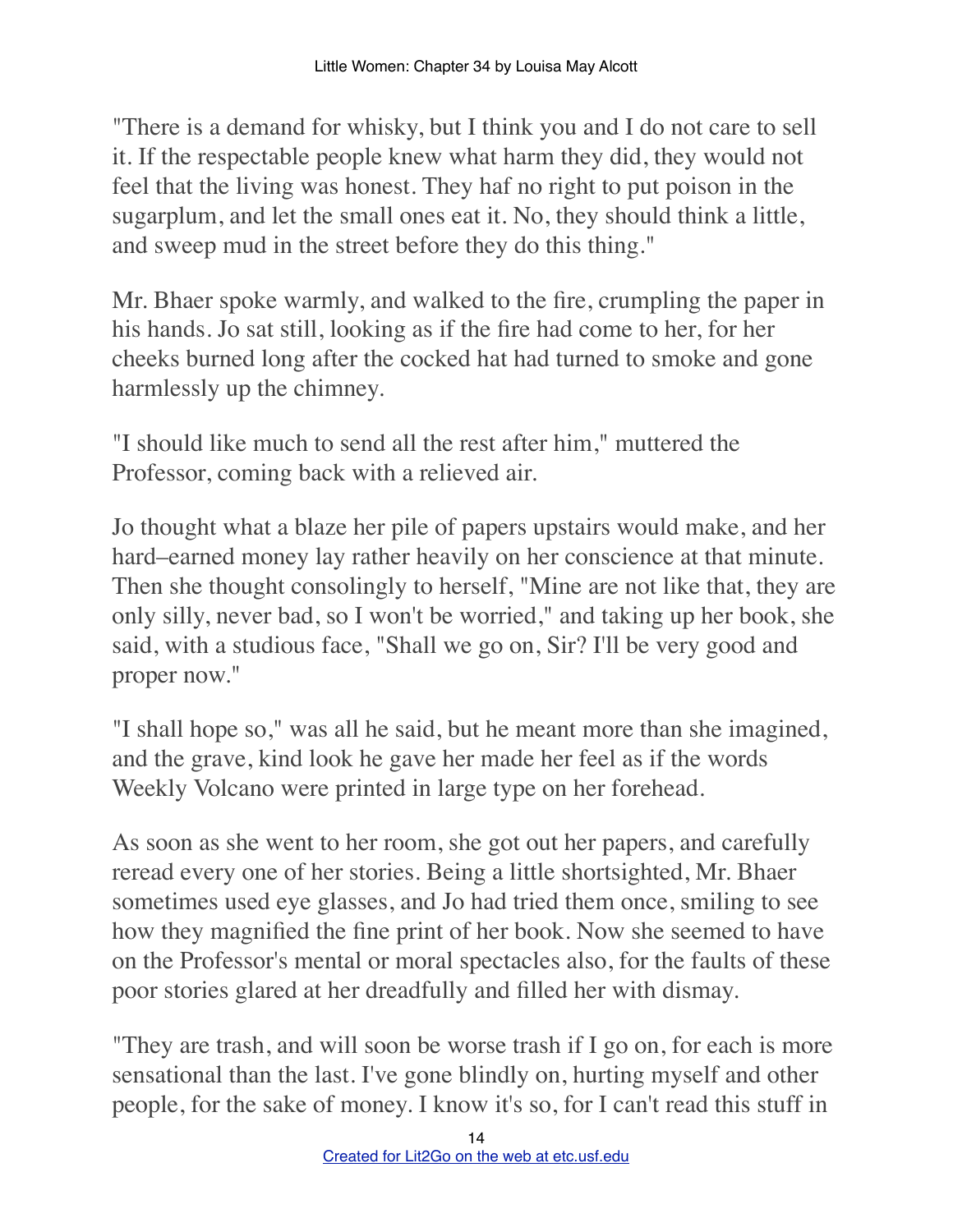sober earnest without being horribly ashamed of it, and what should I do if they were seen at home or Mr. Bhaer got hold of them?"

Jo turned hot at the bare idea, and stuffed the whole bundle into her stove, nearly setting the chimney afire with the blaze.

"Yes, that's the best place for such inflammable nonsense. I'd better burn the house down, I suppose, than let other people blow themselves up with my gunpowder," she thought as she watched the Demon of the Jura whisk away, a little black cinder with fiery eyes.

But when nothing remained of all her three month's work except a heap of ashes and the money in her lap, Jo looked sober, as she sat on the floor, wondering what she ought to do about her wages.

"I think I haven't done much harm yet, and may keep this to pay for my time," she said, after a long meditation, adding impatiently, "I almost wish I hadn't any conscience, it's so inconvenient. If I didn't care about doing right, and didn't feel uncomfortable when doing wrong, I should get on capitally. I can't help wishing sometimes, that Mother and Father hadn't been so particular about such things."

Ah, Jo, instead of wishing that, thank God that 'Father and Mother were particular', and pity from your heart those who have no such guardians to hedge them round with principles which may seem like prison walls to impatient youth, but which will prove sure foundations to build character upon in womanhood.

Jo wrote no more sensational stories, deciding that the money did not pay for her share of the sensation, but going to the other extreme, as is the way with people of her stamp, she took a course of Mrs. Sherwood, Miss Edgeworth, and Hannah More, and then produced a tale which might have been more properly called an essay or a sermon, so intensely moral was it. She had her doubts about it from the beginning, for her lively fancy and girlish romance felt as ill at ease in the new style as she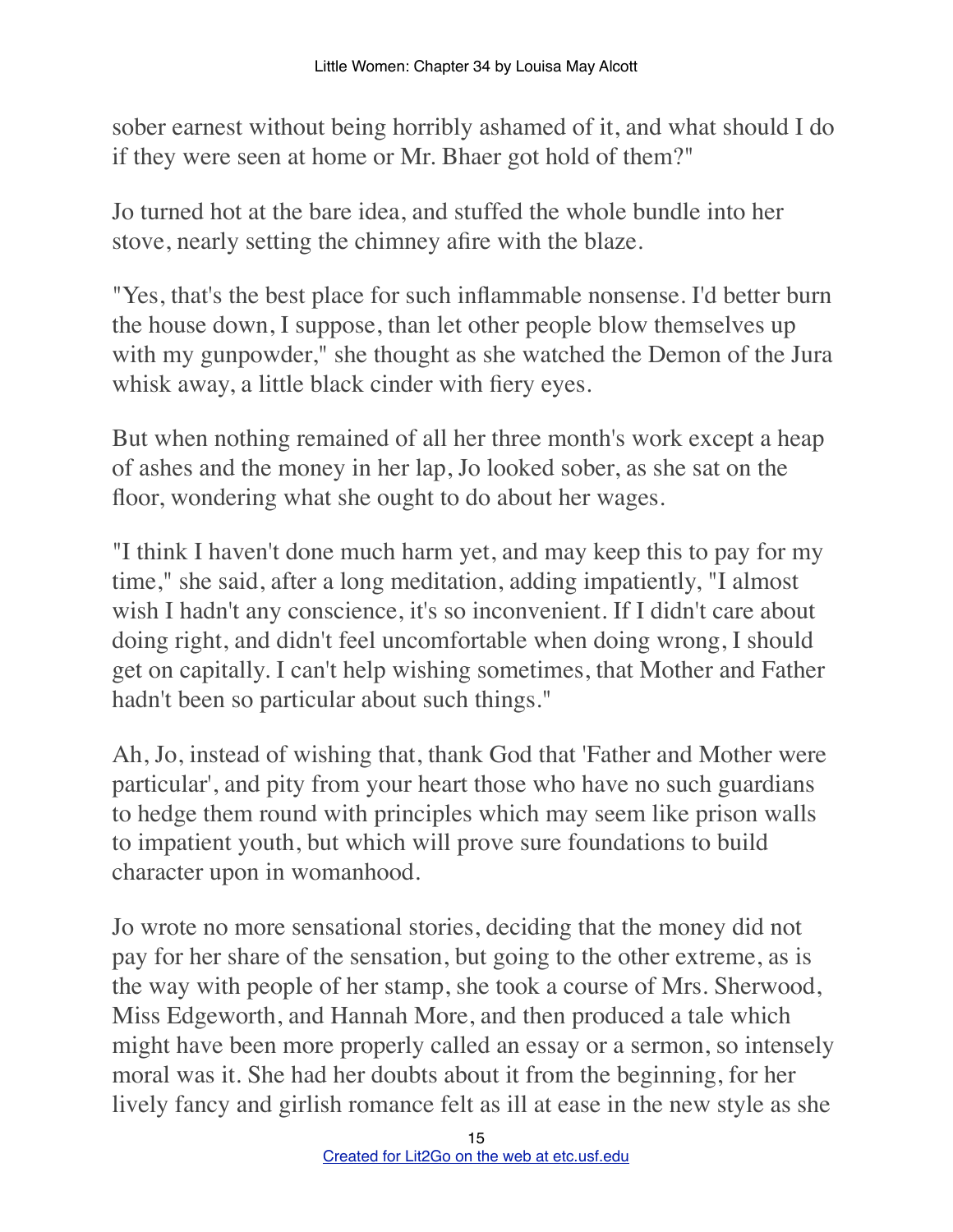would have done masquerading in the stiff and cumbrous costume of the last century. She sent this didactic gem to several markets, but it found no purchaser, and she was inclined to agree with Mr. Dashwood that morals didn't sell.

Then she tried a child's story, which she could easily have disposed of if she had not been mercenary enough to demand filthy lucre for it. The only person who offered enough to make it worth her while to try juvenile literature was a worthy gentleman who felt it his mission to convert all the world to his particular belief. But much as she liked to write for children, Jo could not consent to depict all her naughty boys as being eaten by bears or tossed by mad bulls because they did not go to a particular Sabbath school, nor all the good infants who did go as rewarded by every kind of bliss, from gilded gingerbread to escorts of angels when they departed this life with psalms or sermons on their lisping tongues. So nothing came of these trials, and Jo corked up her inkstand, and said in a fit of very wholesome humility...

"I don't know anything. I'll wait until I do before I try again, and meantime, 'sweep mud in the street' if I can't do better, that's honest, at least." Which decision proved that her second tumble down the beanstalk had done her some good.

While these internal revolutions were going on, her external life had been as busy and uneventful as usual, and if she sometimes looked serious or a little sad no one observed it but Professor Bhaer. He did it so quietly that Jo never knew he was watching to see if she would accept and profit by his reproof, but she stood the test, and he was satisfied, for though no words passed between them, he knew that she had given up writing. Not only did he guess it by the fact that the second finger of her right hand was no longer inky, but she spent her evenings downstairs now, was met no more among newspaper offices, and studied with a dogged patience, which assured him that she was bent on occupying her mind with something useful, if not pleasant.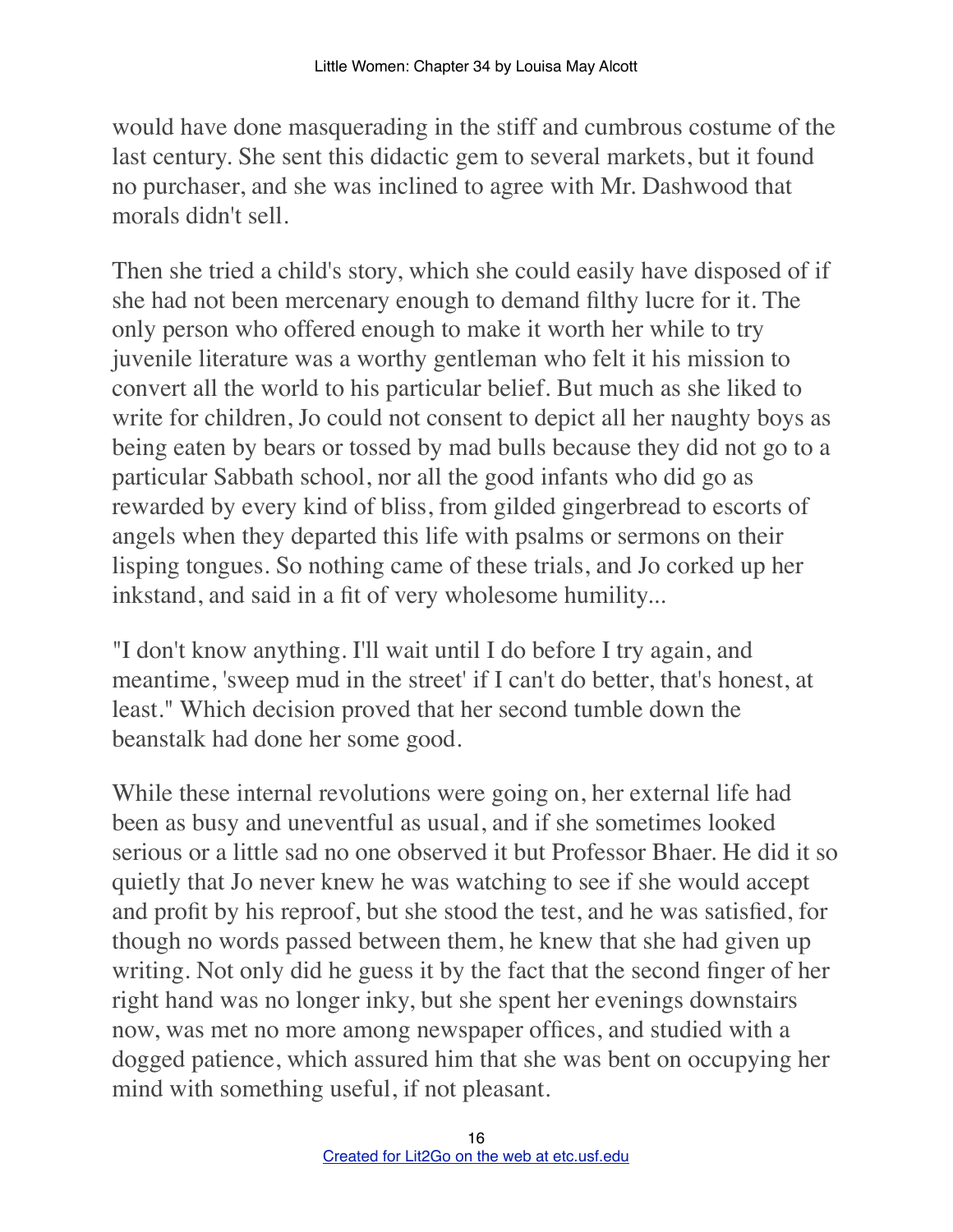He helped her in many ways, proving himself a true friend, and Jo was happy, for while her pen lay idle, she was learning other lessons besides German, and laying a foundation for the sensation story of her own life.

It was a pleasant winter and a long one, for she did not leave Mrs. Kirke till June. Everyone seemed sorry when the time came. The children were inconsolable, and Mr. Bhaer's hair stuck straight up all over his head, for he always rumpled it wildly when disturbed in mind.

"Going home? Ah, you are happy that you haf a home to go in," he said, when she told him, and sat silently pulling his beard in the corner, while she held a little levee on that last evening.

She was going early, so she bade them all goodbye overnight, and when his turn came, she said warmly, "Now, Sir, you won't forget to come and see us, if you ever travel our way, will you? I'll never forgive you if you do, for I want them all to know my friend."

"Do you? Shall I come?" he asked, looking down at her with an eager expression which she did not see.

"Yes, come next month. Laurie graduates then, and you'd enjoy commencement as something new."

"That is your best friend, of whom you speak?" he said in an altered tone.

"Yes, my boy Teddy. I'm very proud of him and should like you to see him."

Jo looked up then, quite unconscious of anything but her own pleasure in the prospect of showing them to one another. Something in Mr. Bhaer's face suddenly recalled the fact that she might find Laurie more than a 'best friend', and simply because she particularly wished not to look as if anything was the matter, she involuntarily began to blush, and the more